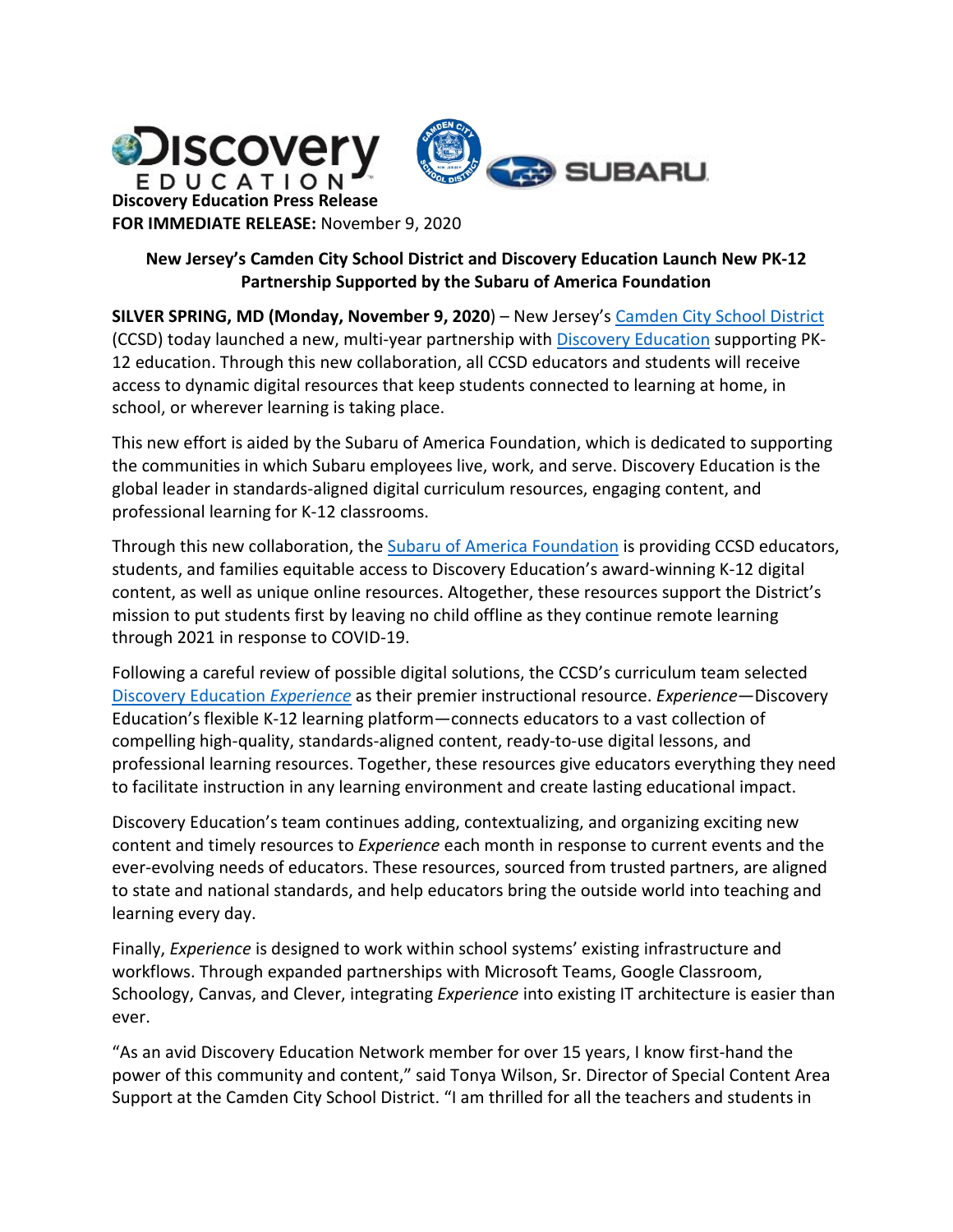our district as we start a new chapter in online learning with Discovery Education. This partnership provides critical support in our mission as we continue with *Putting Students First*, while also providing consistency to educators and families as we set new standards for what school looks like."

Subaru of America, Inc. is deeply committed to the empowerment of its headquarters' hometown – Camden, New Jersey. The automaker has actively invested in the Camden area for over 30 years with a focus on education, health and wellness, and financial stability.

"When Subaru officially committed to moving its headquarters to Camden in 2016, we wanted to enhance our relationship with the community through increased support of children and young adults, as we believe that together we can help build the next generation of leaders," said Thomas J. Doll, President and CEO, Subaru of America, Inc. "We are incredibly excited to work with our partners at the Camden City School District and Discovery Education, and we look forward to staying active in the city's revitalization."

CCSD educators are supported in their transition to remote instruction by [Discovery Education](https://www.discoveryeducation.com/programs/professional-learning?utm_source=de_marketing&utm_medium=press_release&utm_campaign=curiosity)  *[Professional Learning](https://www.discoveryeducation.com/programs/professional-learning?utm_source=de_marketing&utm_medium=press_release&utm_campaign=curiosity)*. With Discovery Education's *Professional Learning*, educators will learn how to use their new digital resources. In addition, participating teachers will explore best practices for integrating technology and digital content into teaching and learning and will discover new ways to increase student engagement and improve academic achievement.

Also, CCSD educators using Discovery Education's services enjoy access to the [Discovery](https://www.discoveryeducation.com/community/den-community/?utm_source=de_marketing&utm_medium=press_release&utm_campaign=07152020_New_Update_To_Experience)  Education *[Community](https://www.discoveryeducation.com/community/den-community/?utm_source=de_marketing&utm_medium=press_release&utm_campaign=07152020_New_Update_To_Experience)*. A global community of education professionals, the Discovery Education *Community* connects members across school systems and around the world through social media, virtual conferences, and in-person events, fostering valuable networking, idea sharing, and inspiration. Throughout *[Keeping You Connected to Curiosity](https://www.discoveryeducation.com/info/curiosity/?utm_source=de_marketing&utm_medium=press_release&utm_campaign=curiosity)*-----, the Discovery Education *Community* will be sharing how teachers around the world are connecting themselves and their students to the curiosity in us all.

"We at Discovery Education are excited to work with all the teachers at the Camden City School District on our shared mission of keeping communities connected to education," said Discovery Education's Manager for Education Partnerships Alissa McLean. "Now, with *Experience*, and the supporting, customized professional learning for district educators, the approximately 7,000 students served by the district have the digital resources they need for academic success."

For more information about Discovery Education's digital resources and professional learning services, visit [www.discoveryeducation.com,](http://www.discoveryeducation.com/) and stay connected with Discovery Education on social media through [Twitter](https://twitter.com/discoveryed) and [LinkedIn.](https://www.linkedin.com/company/discoveryed/)

###

## **About Camden City School District**

The Camden City School District is committed to providing all Camden Students with a highquality education where they are valued, challenged, and prepared for college and careers that positively impact their community and the world.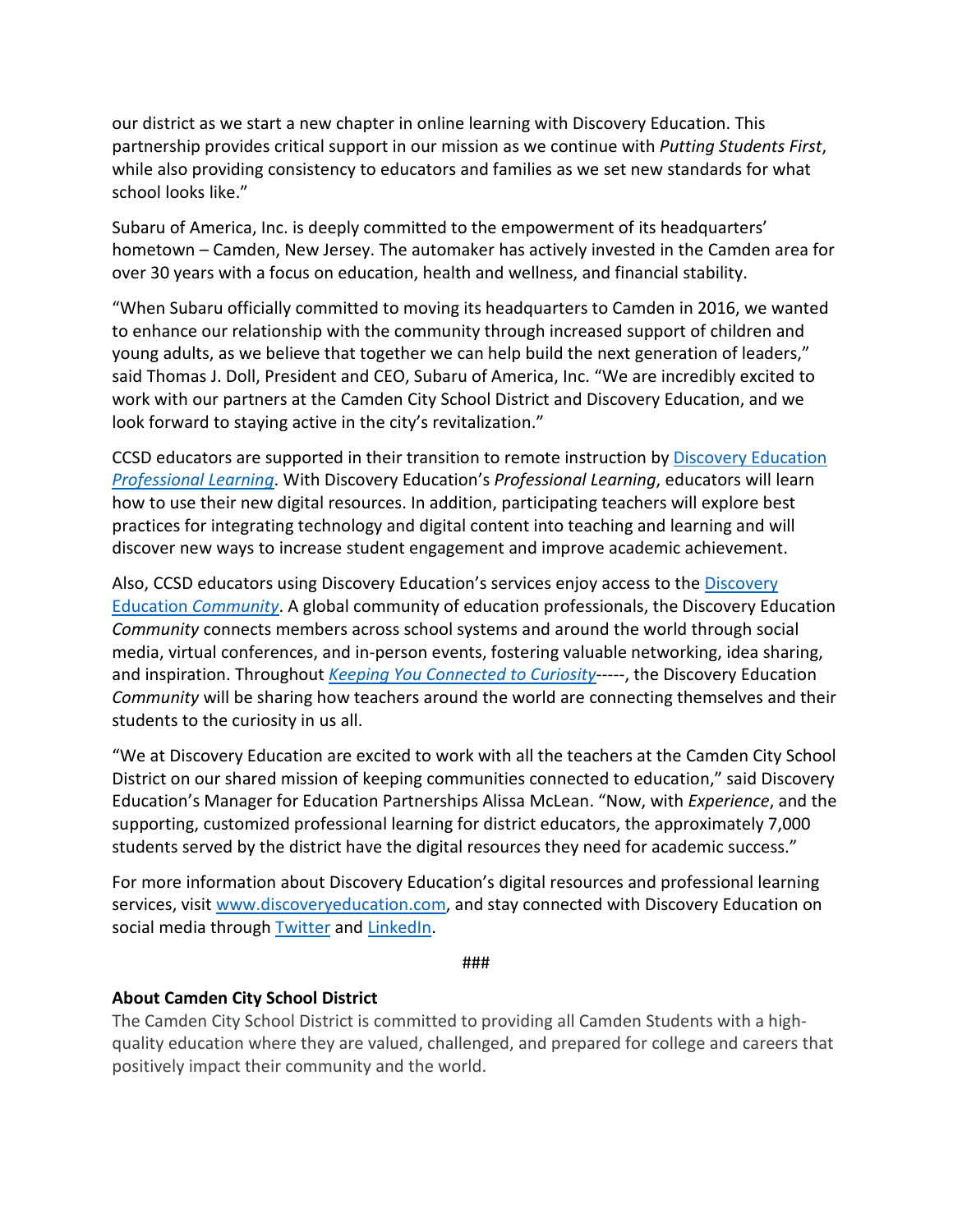### **About Subaru of America Foundation**

The Subaru of America Foundation was established in 1984 with the goal of supporting the communities where Subaru of America employees live, work, and serve. Over \$12 million has been awarded through grants, scholarships, and matching employee gifts to various programs and organizations that are empowering the growth and development of children and young adults through career exploration, job readiness, and job skills training. The Subaru of America Foundation prides itself in investing in organizations that are making visible differences in the communities they serve. The Subaru of America Foundation is an integral part of how Subaru lives out its Love Promise and delivers on its promise to be "More Than a Car Company™".

## **About Subaru of America, Inc.**

Subaru of America, Inc. (SOA) is a wholly owned subsidiary of Subaru Corporation of Japan. Headquartered at a zero-landfill office in Camden, N.J., the company markets and distributes Subaru vehicles, parts and accessories through a network of more than 630 retailers across the United States. All Subaru products are manufactured in zero-landfill production plants and Subaru of Indiana Automotive, Inc. is the only U.S. automobile production plant to be designated a backyard wildlife habitat by the National Wildlife Federation. SOA is guided by the Subaru Love Promise, which is the company's vision to show love and respect to everyone, and to support its communities and customers nationwide. Over the past 20 years, SOA has donated more than \$190 million to causes the Subaru family cares about, and its employees have logged more than 40,000 volunteer hours. As a company, Subaru believes it is important to do its part in making a positive impact in the world because it is the right thing to do.

For additional information visit media.subaru.com. Follow us on Facebook, Twitter, and Instagram.

## **About Discovery Education**

Discovery Education is the global leader in standards-aligned digital curriculum resources, engaging content, and professional learning for K-12 classrooms. Through its award-winning digital textbooks, multimedia resources, and the largest professional learning network of its kind, Discovery Education is transforming teaching and learning, creating immersive STEM experiences, and improving academic achievement around the globe. Discovery Education currently serves approximately 4.5 million educators and 45 million students worldwide, and its resources are accessed in over 140 countries and territories. Inspired by the global media company Discovery, Inc., Discovery Education partners with districts, states, and like-minded organizations to empower teachers with customized solutions that support the success of all learners. Explore the future of education a[t www.discoveryeducation.com.](http://www.discoveryeducation.com/)

## **Contacts**

Stephen Wakefield Discovery Education Email: [swakefield@discoveryed.com](mailto:swakefield@discoveryed.com) Phone: 202-316-6615

Sheena M. Yera Camden City School District